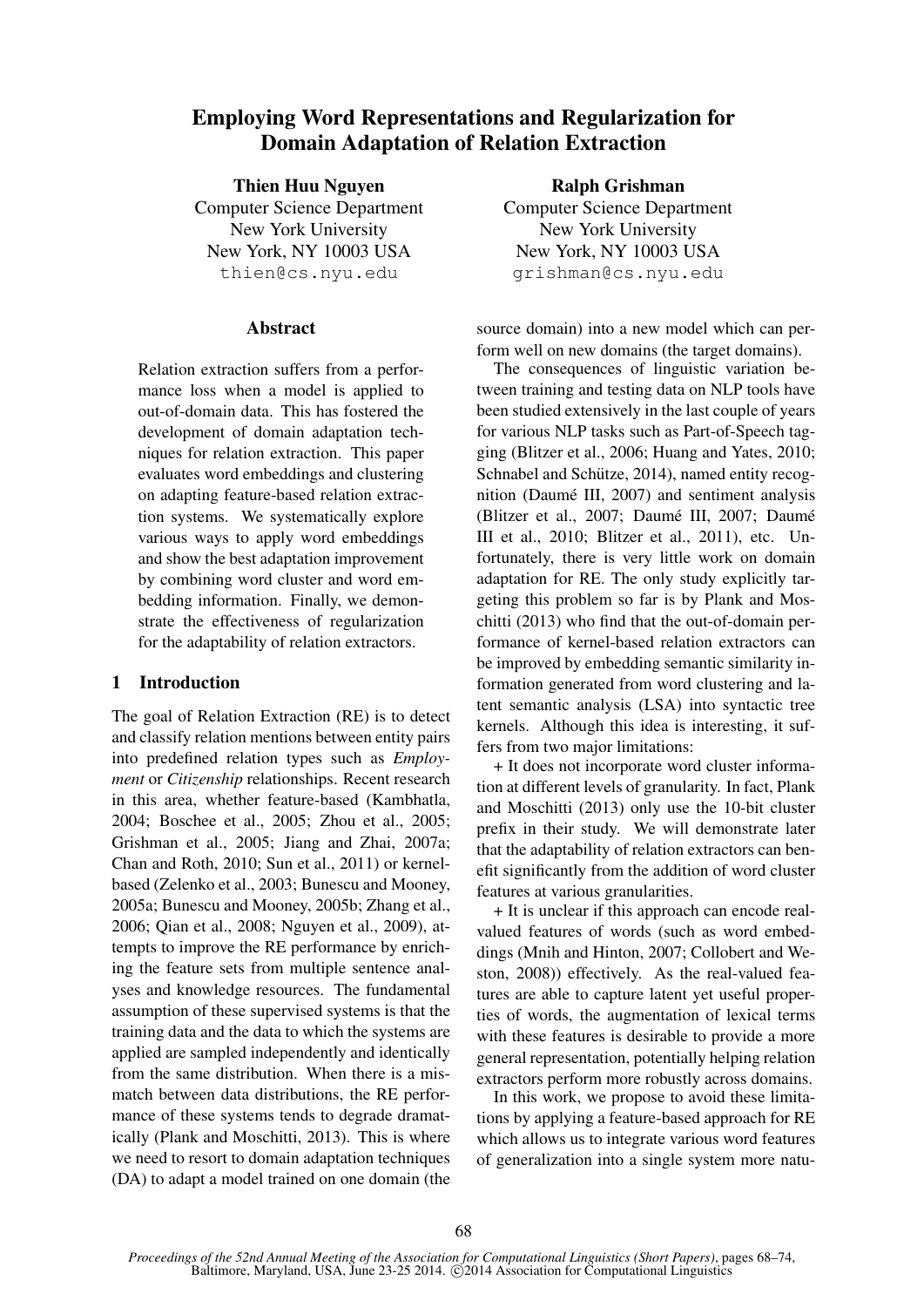rally and effectively.

The application of word representations such as word clusters in domain adaptation of RE (Plank and Moschitti, 2013) is motivated by its successes in semi-supervised methods (Chan and Roth, 2010; Sun et al., 2011) where word representations help to reduce data-sparseness of lexical information in the training data. In DA terms, since the vocabularies of the source and target domains are usually different, word representations would mitigate the lexical sparsity by providing general features of words that are shared across domains, hence bridge the gap between domains. The underlying hypothesis here is that the absence of lexical target-domain features in the source domain can be compensated by these general features to improve RE performance on the target domains.

We extend this motivation by further evaluating word embeddings (Bengio et al., 2001; Bengio et al., 2003; Mnih and Hinton, 2007; Collobert and Weston, 2008; Turian et al., 2010) on feature-based methods to adapt RE systems to new domains. We explore the embedding-based features in a principled way and demonstrate that word embedding itself is also an effective representation for domain adaptation of RE. More importantly, we show empirically that word embeddings and word clusters capture different information and their combination would further improve the adaptability of relation extractors.

#### 2 Regularization

Given the more general representations provided by word representations above, how can we learn a relation extractor from the labeled source domain data that generalizes well to new domains? In traditional machine learning where the challenge is to utilize the training data to make predictions on unseen data points (generated from the same distribution as the training data), the classifier with a good generalization performance is the one that not only fits the training data, but also avoids ovefitting over it. This is often obtained via regularization methods to penalize complexity of classifiers. Exploiting the shared interest in generalization performance with traditional machine learning, in domain adaptation for RE, we would prefer the relation extractor that fits the source domain data, but also circumvents the overfitting problem

over this source domain<sup>1</sup> so that it could generalize well on new domains. Eventually, regularization methods can be considered naturally as a simple yet general technique to cope with DA problems.

Following Plank and Moschitti (2013), we assume that we only have labeled data in a single source domain but no labeled as well as unlabeled target data. Moreover, we consider the singlesystem DA setting where we construct a single system able to work robustly with different but related domains (multiple target domains). This setting differs from most previous studies (Blitzer et al., 2006) on DA which have attempted to design a specialized system for every specific target domain. In our view, although this setting is more challenging, it is more practical for RE. In fact, this setting can benefit considerably from our general approach of applying word representations and regularization. Finally, due to this setting, the best way to set up the regularization parameter is to impose the same regularization parameter on every feature rather than a skewed regularization (Jiang and Zhai, 2007b).

## 3 Related Work

Although word embeddings have been successfully employed in many NLP tasks (Collobert and Weston, 2008; Turian et al., 2010; Maas and Ng, 2010), the application of word embeddings in RE is very recent. Kuksa et al. (2010) propose an abstraction-augmented string kernel for bio-relation extraction via word embeddings. In the surge of deep learning, Socher et al. (2012) and Khashabi (2013) use pre-trained word embeddings as input for Matrix-Vector Recursive Neural Networks (MV-RNN) to learn compositional structures for RE. However, none of these works evaluate word embeddings for domain adaptation of RE which is our main focus in this paper.

Regarding domain adaptation, in representation learning, Blitzer et al. (2006) propose structural correspondence learning (SCL) while Huang and Yates (2010) attempt to learn a multi-dimensional feature representation. Unfortunately, these methods require unlabeled target domain data which are unavailable in our single-system setting of DA. Daumé III (2007) proposes an easy adaptation framework (EA) which is later extended to a semisupervised version (EA++) to incorporate unla-

<sup>1</sup> *domain overfitting* (Jiang and Zhai, 2007b)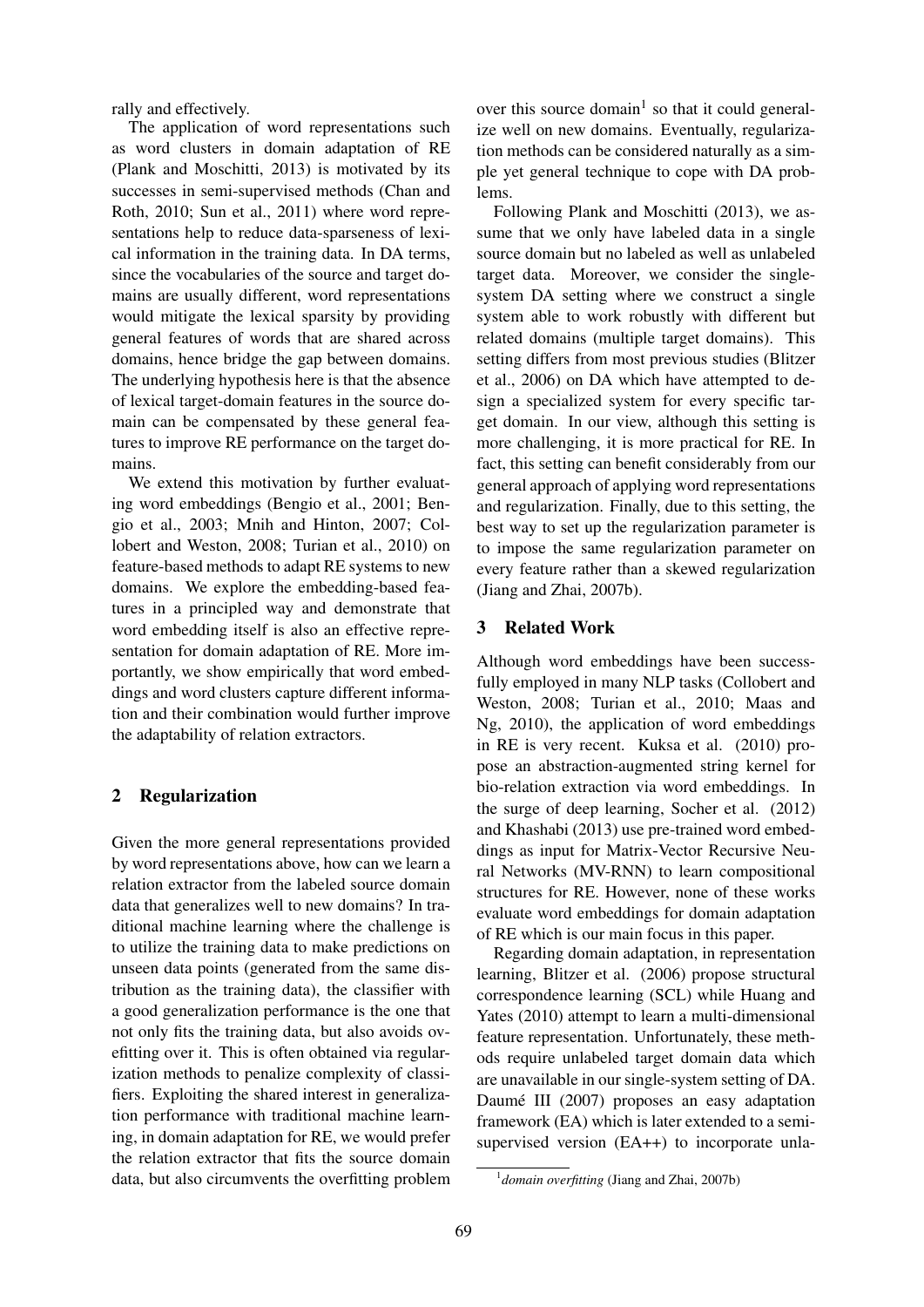beled data (Daumé III et al., 2010). In terms of word embeddings for DA, recently, Xiao and Guo (2013) present a log-bilinear language adaptation framework for sequential labeling tasks. However, these methods assume some labeled data in target domains and are thus not applicable in our setting of unsupervised DA. Above all, we move one step further by evaluating the effectiveness of word embeddings on domain adaptation for RE which is very different from the principal topic of sequence labeling in the previous research.

# 4 Word Representations

We consider two types of word representations and use them as additional features in our DA system, namely Brown word clustering (Brown et al., 1992) and word embeddings (Bengio et al., 2001). While word clusters can be recognized as an one-hot vector representation over a small vocabulary, word embeddings are dense, lowdimensional, and real-valued vectors (distributed representations). Each dimension of the word embeddings expresses a latent feature of the words, hopefully reflecting useful semantic and syntactic regularities (Turian et al., 2010). We investigate word embeddings induced by two typical language models: Collobert and Weston (2008) embeddings (C&W) (Collobert and Weston, 2008; Turian et al., 2010) and Hierarchical log-bilinear embeddings (HLBL) (Mnih and Hinton, 2007; Mnih and Hinton, 2009; Turian et al., 2010).

#### 5 Feature Set

### 5.1 Baseline Feature Set

Sun et al. (2011) utilize the full feature set from (Zhou et al., 2005) plus some additional features and achieve the state-of-the-art feature-based RE system. Unfortunately, this feature set includes the *human-annotated* (gold-standard) information on entity and mention types which is often missing or noisy in reality (Plank and Moschitti, 2013). This issue becomes more serious in our setting of single-system DA where we have a single source domain with multiple dissimilar target domains and an automatic system able to recognize entity and mention types very well in different domains may not be available. Therefore, following the settings of Plank and Moschitti (2013), we will only assume entity boundaries and not rely on the gold standard information in the experiments. We apply the same feature set as Sun et al. (2011) but remove the entity and mention type information<sup>2</sup>.

### 5.2 Lexical Feature Augmentation

While Sun et al. (2011) show that adding word clusters to the heads of the two mentions is the most effective way to improve the generalization accuracy, the right lexical features into which word embeddings should be introduced to obtain the best adaptability improvement are unexplored. Also, which dimensionality of which word embedding should we use with which lexical features? In order to answer these questions, following Sun et al. (2011), we first group lexical features into 4 groups and rank their importance based on linguistic intuition and illustrations of the contributions of different lexical features from various featurebased RE systems. After that, we evaluate the effectiveness of these lexical feature groups for word embedding augmentation individually and incrementally according to the rank of importance. For each of these group combinations, we assess the system performance with different numbers of dimensions for both C&W and HLBL word embeddings. Let M1 and M2 be the first and second mentions in the relation. Table 1 describes the lexical feature groups.

| Rank         | Group        | <b>Lexical Features</b>    |  |  |
|--------------|--------------|----------------------------|--|--|
|              | <b>HM</b>    | HM1 (head of M1)           |  |  |
|              |              | HM2 (head of M2)           |  |  |
| 2            | <b>BagWM</b> | $WM1$ (words in M1)        |  |  |
|              |              | $WM2$ (words in $M2$ )     |  |  |
| $\mathbf{3}$ | <b>HC</b>    | heads of chunks in context |  |  |
|              | <b>BagWC</b> | words of context           |  |  |

Table 1: Lexical feature groups ordered by importance.

# 6 Experiments

#### 6.1 Tools and Data

Our relation extraction system is hierarchical (Bunescu and Mooney, 2005b; Sun et al., 2011) and apply maximum entropy (MaxEnt) in the  $MALLET<sup>3</sup>$  toolkit as the machine learning tool. For Brown word clusters, we directly apply the clustering trained by Plank and Moschitti (2013)

 $2$ We have the same observation as Plank and Moschitti (2013) that when the gold-standard labels are used, the impact of word representations is limited since the goldstandard information seems to dominate. However, whenever the gold labels are not available or inaccurate, the word representations would be useful for improving adaptability performance. Moreover, in all the cases, regularization methods are still effective for domain adaptation of RE.

<sup>3</sup>http://mallet.cs.umass.edu/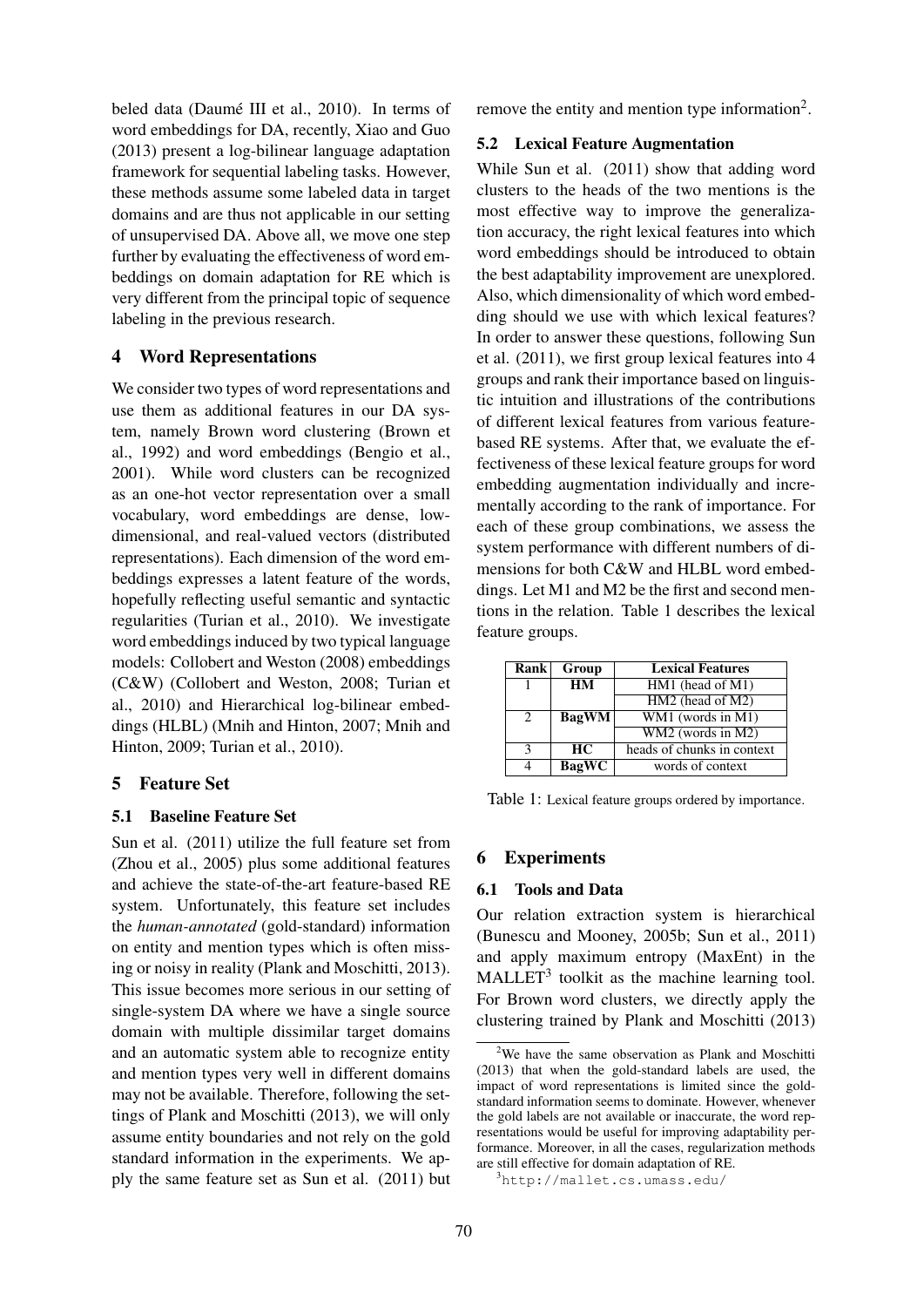|                                                                                                                                                                                                                                                                                  | In-domain $(bn+nw)$ |        |         |      | Out-of-domain (bc development set)                                                                                                                                                                                                         |        |        |                                                                                                        |      |                                                            |
|----------------------------------------------------------------------------------------------------------------------------------------------------------------------------------------------------------------------------------------------------------------------------------|---------------------|--------|---------|------|--------------------------------------------------------------------------------------------------------------------------------------------------------------------------------------------------------------------------------------------|--------|--------|--------------------------------------------------------------------------------------------------------|------|------------------------------------------------------------|
| System                                                                                                                                                                                                                                                                           | C&W.25              | C&W.50 | C&W.100 |      | $HLBL.50$  HLBL.100                                                                                                                                                                                                                        | C&W.25 | C&W.50 |                                                                                                        |      | $C&W.100$ HLBL.50 HLBL.100                                 |
| 1 Baseline                                                                                                                                                                                                                                                                       | 51.4                | 51.4   | 51.4    | 51.4 | 51.4                                                                                                                                                                                                                                       | 49.0   | 49.0   | 49.0                                                                                                   | 49.0 | 49.0                                                       |
| $2$   1+HM_ED                                                                                                                                                                                                                                                                    |                     |        |         |      | $[54.0(+2.6)]$ $[54.1(+2.7)]$ $[55.7(+4.3)]$ $[53.7(+2.3)]$ $[55.2(+3.8)]$ $[51.5(+2.5)]$ $[52.7(+3.7)]$ $[52.5(+3.5)]$ $[50.2(+1.2)]$ $[50.6(+1.6)]$                                                                                      |        |        |                                                                                                        |      |                                                            |
| $3 1+BagWMED$ 52.3(+0.9) 50.9(-0.5) 51.5(+0.1) 51.8(+0.4) 52.5(+1.1)                                                                                                                                                                                                             |                     |        |         |      |                                                                                                                                                                                                                                            |        |        |                                                                                                        |      | $ 48.5(-0.5) 48.9(-0.1) 48.6(-0.4) 48.7(-0.3) 49.0(+0.0) $ |
| $4$   1+HC ED                                                                                                                                                                                                                                                                    |                     |        |         |      | $\left  \frac{51.3(-0.1)}{50.9(-0.5)} \right $ $\left  \frac{48.3(-3.1)}{50.8(-0.6)} \right $ $\left  \frac{49.8(-1.6)}{44.9(-4.1)} \right $ $\left  \frac{45.8(-3.2)}{45.8(-3.2)} \right $ $\left  \frac{48.7(-0.3)}{47.3(-1.7)} \right $ |        |        |                                                                                                        |      |                                                            |
| $5 1+BagWC_ED$                                                                                                                                                                                                                                                                   |                     |        |         |      | $\left  \frac{51.5(+0.1)}{50.8(-0.6)} \right $ 49.5(-1.9) $\left  \frac{51.4(+0.0)}{50.3(-1.1)} \right $ 48.3(-0.7) $\left  \frac{46.3(-2.7)}{46.3(-2.7)} \right $ 44.0(-5.0) $\left  \frac{46.6(-2.4)}{44.8(-4.2)} \right $               |        |        |                                                                                                        |      |                                                            |
| $(6 2+BagWMED)$ $(54.3(+2.9) 53.2(+1.8) 53.2(+1.8) 54.0(+2.6) 53.8(+2.4) 52.5(+3.5) 51.4(+2.4) 50.6(+1.6) 50.0(+1.0) 48.6(-0.4) 50.0(+2.4) 51.0(+2.4) 52.0(+2.4) 53.2(+1.4) 54.0(+2.4) 55.2(+1.4) 56.0(+2.4) 57.2(+2.4) 58.0(+2.4) 59.0(+2.4) 59.0(+2.4) 51.0(+2.4) 52.0(+2.4) $ |                     |        |         |      |                                                                                                                                                                                                                                            |        |        |                                                                                                        |      |                                                            |
| $ 7 6+HC_E$                                                                                                                                                                                                                                                                      |                     |        |         |      | $\left  \frac{53.4(+2.0)}{52.3(+0.9)} \right  \left  \frac{52.7(+1.3)}{54.2(+2.8)} \right  \left  \frac{53.1(+1.7)}{53.1(+1.7)} \right $                                                                                                   |        |        | $\left  \frac{50.5(+1.5)}{50.9(+1.9)} \right  48.4(-0.6) \left  \frac{50.0(+1.0)}{48.9(-0.1)} \right $ |      |                                                            |
| $8/7 + BagWCED$                                                                                                                                                                                                                                                                  |                     |        |         |      | $\left[53.4(+2.0)\right]52.2(+0.8)\left[50.8(-0.6)\right]53.5(+2.1)\left[53.6(+2.2)\right]49.2(+0.2)\left[50.7(+1.7)\right]49.2(+0.2)\left[47.9(-1.1)\right]49.5(+0.5)$                                                                    |        |        |                                                                                                        |      |                                                            |

Table 2: In-domain and Out-of-domain performance for different embedding features. The cells in bold are the best results.

to facilitate system comparison later. We evaluate C&W word embeddings with 25, 50 and 100 dimensions as well as HLBL word embeddings with 50 and 100 dimensions that are introduced in Turian et al. (2010) and can be downloaded here<sup>4</sup>. The fact that we utilize the large, general and unbiased resources generated from the previous works for evaluation not only helps to verify the effectiveness of the resources across different tasks and settings but also supports our setting of single-system DA.

We use the ACE 2005 corpus for DA experiments (as in Plank and Moschitti (2013)). It involves 6 relation types and 6 domains: broadcast news (bn), newswire (nw), broadcast conversation (bc), telephone conversation (cts), weblogs (wl) and usenet (un). We follow the standard practices on ACE (Plank and Moschitti, 2013) and use news (the union of bn and nw) as the source domain and bc, cts and wl as our target domains. We take half of bc as the only target development set, and use the remaining data and domains for testing purposes (as they are small already). As noted in Plank and Moschitti (2013), the distributions of relations as well as the vocabularies of the domains are quite different.

#### 6.2 Evaluation of Word Embedding Features

We investigate the effectiveness of word embeddings on lexical features by following the procedure described in Section 5.2. We test our system on two scenarios: In-domain: the system is trained and evaluated on the source domain (bn+nw, 5 fold cross validation); Out-of-domain: the system is trained on the source domain and evaluated on the target development set of bc (bc dev). Table 2 presents the  $F$  measures of this experiment<sup>5</sup> (the

suffix *ED* in lexical group names is to indicate the embedding features).

From the tables, we find that for C&W and HLBL embeddings of 50 and 100 dimensions, the most effective way to introduce word embeddings is to add embeddings to the heads of the two mentions (row 2; both in-domain and out-of-domain) although it is less pronounced for HLBL embedding with 50 dimensions. Interestingly, for C&W embedding with 25 dimensions, adding the embedding to both heads and words of the two mentions (row 6) performs the best for both in-domain and out-of-domain scenarios. This is new compared to the word cluster features where the heads of the two mentions are always the best places for augmentation (Sun et al., 2011). It suggests that a suitable amount of embeddings for words in the mentions might be useful for the augmentation of the heads and inspires further exploration. Introducing embeddings to words of mentions alone has mild impact while it is generally a bad idea to augment chunk heads and words in the contexts.

Comparing C&W and HLBL embeddings is somehow more complicated. For both in-domain and out-of-domain settings with different numbers of dimensions, C&W embedding outperforms HLBL embedding when only the heads of the mentions are augmented while the degree of negative impact of HLBL embedding on chunk heads as well as context words seems less serious than C&W's. Regarding the incremental addition of features (rows 6, 7, 8), C&W is better for the outof-domain performance when 50 dimensions are used, whereas HLBL (with both 50 and 100 dimensions) is more effective for the in-domain setting. For the next experiments, we will apply the C&W embedding of 50 dimensions to the heads of the mentions for its best out-of-domain performance.

<sup>4</sup>http://metaoptimize.com/projects/ wordreprs/

 $5$ All the in-domain improvement in rows 2, 6, 7 of Table 2 are significant at confidence levels  $\geq$  95%.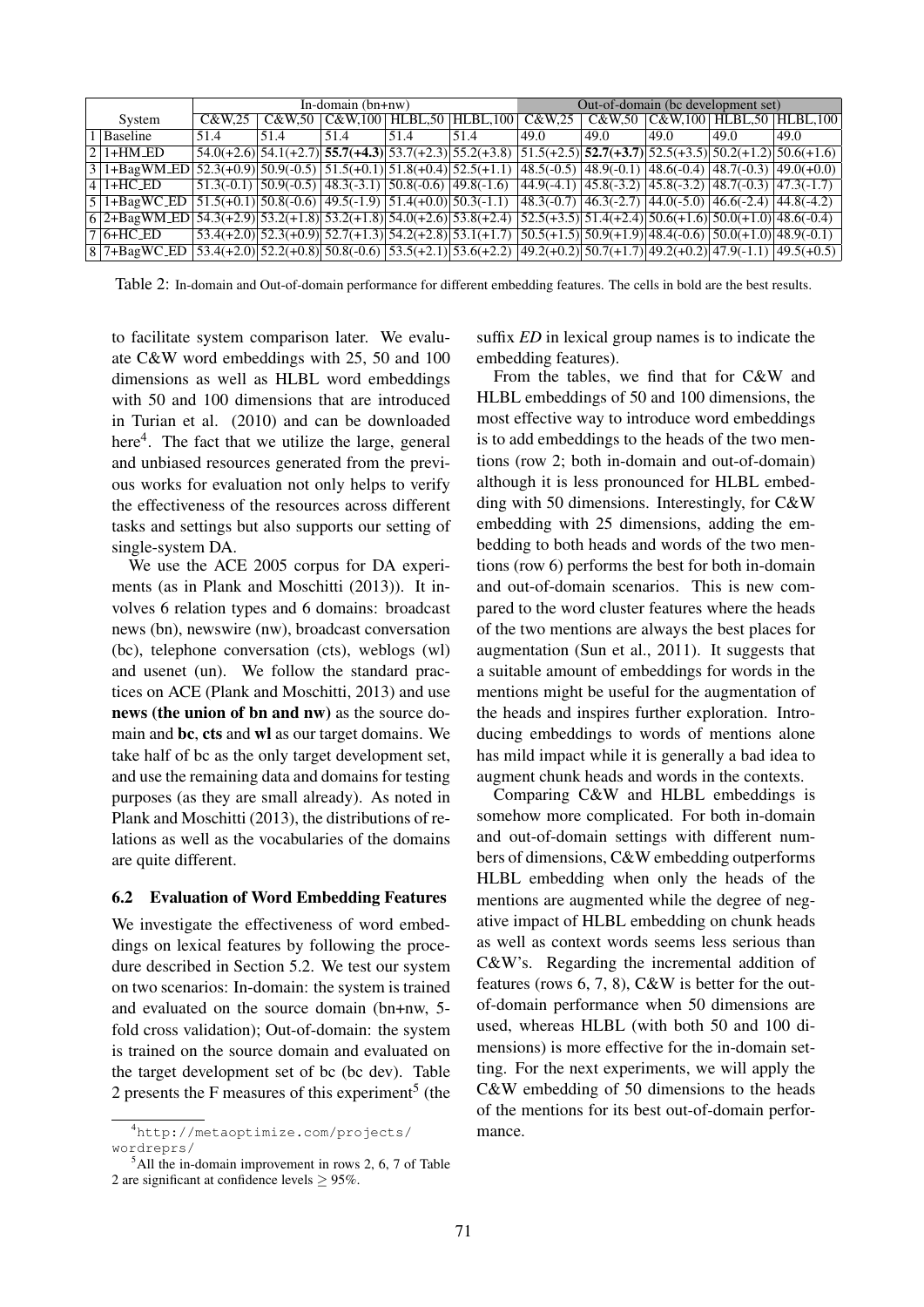## 6.3 Domain Adaptation with Word **Embeddings**

This section examines the effectiveness of word representations for RE across domains. We evaluate word cluster and embedding (denoted by ED) features by adding them individually as well as simultaneously into the baseline feature set. For word clusters, we experiment with two possibilities: (i) only using a single prefix length of 10 (as Plank and Moschitti (2013) did) (denoted by WC10) and (ii) applying multiple prefix lengths of 4, 6, 8, 10 together with the full string (denoted by WC). Table 3 presents the system performance (F measures) for both in-domain and out-of-domain settings.

| System                                                        | In-domain                                                       | bc                                                            | <b>cts</b> | w    |
|---------------------------------------------------------------|-----------------------------------------------------------------|---------------------------------------------------------------|------------|------|
| Baseline(B) $51.4$                                            |                                                                 | 49.7                                                          | 41.5       | 36.6 |
| $B+WC10$                                                      |                                                                 | $\frac{52.3(+0.9)}{50.8(+1.1)}$ $\frac{45.7(+4.2)}{39.6(+3)}$ |            |      |
| $B+WC$                                                        | $\frac{53.7(+2.3)}{52.8(+3.1)}$ $\frac{46.8(+5.3)}{41.7(+5.1)}$ |                                                               |            |      |
| $B+ED$                                                        |                                                                 | $54.1(+2.7)$ $52.4(+2.7)$ $46.2(+4.7)$ $42.5(+5.9)$           |            |      |
| $ B+WC+ED $ 55.5(+4.1)   53.8(+4.1)   47.4(+5.9)   44.7(+8.1) |                                                                 |                                                               |            |      |

Table 3: Domain Adaptation Results with Word Representations. All the improvements over the baseline in Table 3 are significant at confidence level > 95%.

The key observations from the table are:

(i): The baseline system achieves a performance of 51.4% within its own domain while the performance on target domains bc, cts, wl drops to 49.7%, 41.5% and 36.6% respectively. Our baseline performance is worse than that of Plank and Moschitti (2013) only on the target domain cts and better in the other cases. This might be explained by the difference between our baseline feature set and the feature set underlying their kernel-based system. However, the performance order across domains of the two baselines are the same. Besides, the baseline performance is improved over all target domains when the system is enriched with word cluster features of the 10 prefix length only (row 2).

(ii): Over all the target domains, the performance of the system augmented with word cluster features of various granularities (row 3) is superior to that when only cluster features for the prefix length 10 are added (row 2). This is significant (at confidence level  $\geq$  95%) for domains bc and wl and verifies our assumption that various granularities for word cluster features are more effective than a single granularity for domain adaptation of RE.

(iii): Row 4 shows that word embedding itself is also very useful for domain adaptation in RE since

it improves the baseline system for all the target domains.

(iv): In row 5, we see that the addition of both word cluster and word embedding features improves the system further and results in the best performance over all target domains (this is significant with confidence level  $> 95\%$  in domains bc and wl). The result suggests that word embeddings seem to capture different information from word clusters and their combination would be effective to generalize relation extractors across domains. However, in domain cts, the improvement that word embeddings provide for word clusters is modest. This is because the RCV1 corpus used to induce the word embeddings (Turian et al., 2010) does not cover spoken language words in cts very well.

(v): Finally, the in-domain performance is also improved consistently demonstrating the robustness of word representations (Plank and Moschitti, 2013).

## 6.4 Domain Adaptation with Regularization

All the experiments we have conducted so far do not apply regularization for training. In this section, in order to evaluate the effect of regularization on the generalization capacity of relation extractors across domains, we replicate all the experiments in Section 6.3 but apply regularization when relation extractors are trained<sup>6</sup>. Table 4 presents the results.

| System                                                        | In-domain | hc                                                                                              | cts  | w    |
|---------------------------------------------------------------|-----------|-------------------------------------------------------------------------------------------------|------|------|
| Baseline(B) $56.2$                                            |           | 55.5                                                                                            | 48.7 | 42.2 |
| $B+WC10$                                                      |           | $\frac{57.5(+1.3)}{57.3(+1.8)}$ $\frac{52.3(+3.6)}{45.0(+2.8)}$                                 |      |      |
| $B+WC$                                                        |           | $\overline{58.9(+2.7)}$ $\overline{58.4(+2.9)}$ $\overline{52.8(+4.1)}$ $\overline{47.3(+5.1)}$ |      |      |
| $B+ED$                                                        |           | $\overline{58.9(+2.7)}$ $\overline{59.5(+4.0)}$ $\overline{52.6(+3.9)}$ $\overline{48.6(+6.4)}$ |      |      |
| $\boxed{B+WC+ED}$ 59.4(+3.2) 59.8(+4.3) 52.9(+4.2) 49.7(+7.5) |           |                                                                                                 |      |      |

Table 4: Domain Adaptation Results with Regularization. All the improvements over the baseline in Table 4 are significant at confidence level  $\geq$  95%.

For this experiment, every statement in (ii), (iii), (iv) and (v) of Section 6.3 also holds. More importantly, the performance in every cell of Table 4 is significantly better than the corresponding cell in Table 3 (5% or better gain in F measure, a significant improvement at confidence level  $> 95\%$ ). This demonstrates the effectiveness of regularization for RE in general and for domain adaptation of RE specifically.

 $6$ We use a L2 regularizer with the regularization parameter of 0.5 for its best experimental results.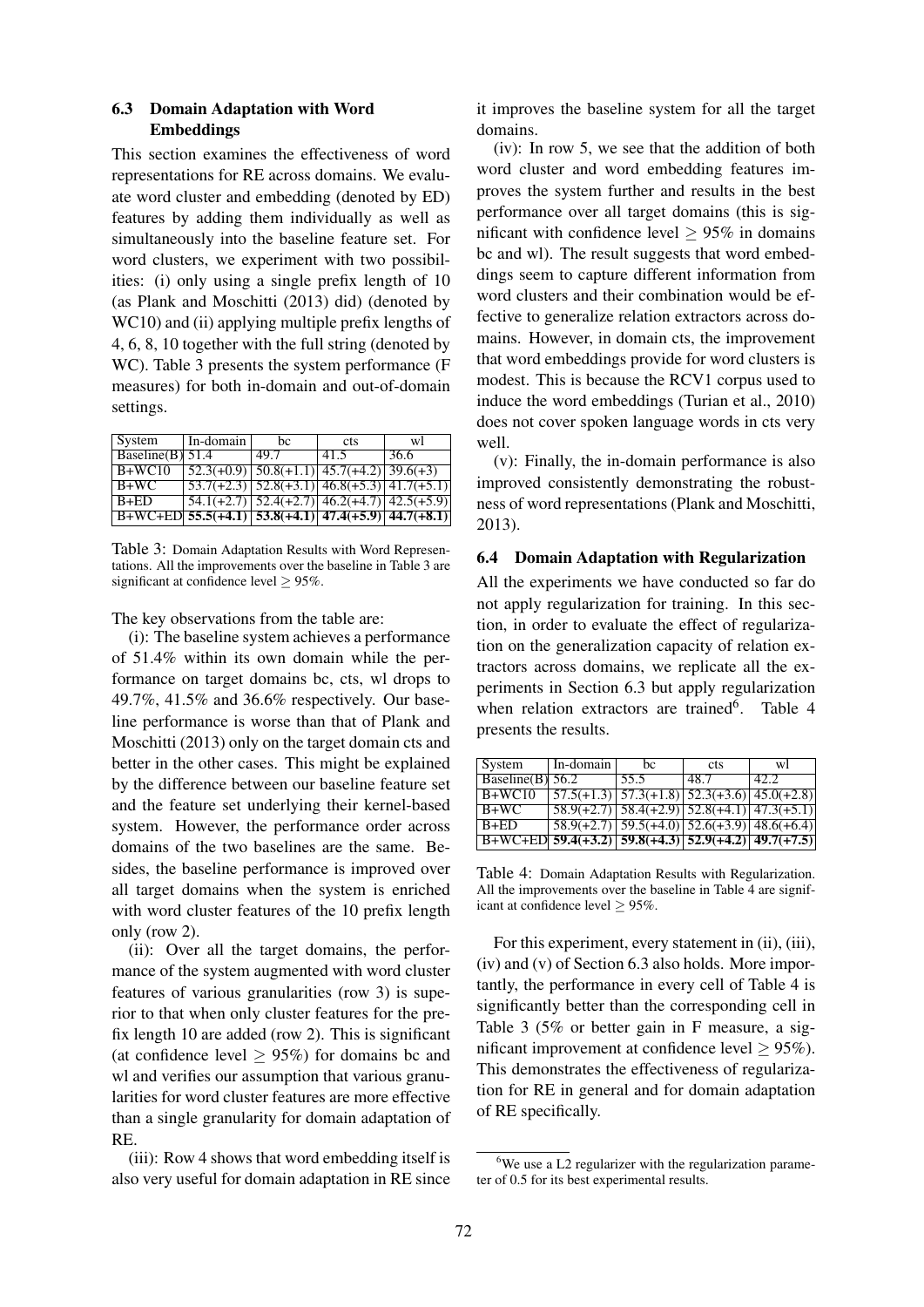#### References

- Yoshua Bengio, Rejean Ducharme, and Pascal Vincent. ´ 2001. *A Neural Probabilistic Language Model*. In Advances in Neural Information Processing Systems (NIPS'13), pages 932-938, MIT Press, 2001.
- Yoshua Bengio, Rejean Ducharme, Pascal Vincent, and ´ Christian Jauvin. 2003. *A Neural Probabilistic Language Model*. In Journal of Machine Learning Research (JMLR), 3, pages 1137-1155, 2003.
- John Blitzer, Ryan McDonald, and Fernando Pereira. 2006. *Domain Adaptation with Structural Correspondence Learning*. In Proceedings of the 2006 Conference on Empirical Methods in Natural Language Processing, Sydney, Australia.
- John Blitzer, Mark Dredze, and Fernando Pereira. 2007. *Biographies, Bollywood, Boom-boxes, and Blenders: Domain Adaptation for Sentiment Classification*. In Proceedings of the ACL, pages 440-447, Prague, Czech Republic, June 2007.
- John Blitzer, Dean Foster, and Sham Kakade. 2011. *Domain Adaptation with Coupled Subspaces*. In Proceedings of the 14th International Conference on Artificial Intelligence and Statistics, pages 173-181, Fort Lauderdale, FL, USA.
- Elizabeth Boschee, Ralph Weischedel, and Alex Zamanian. 2005. *Automatic Information Extraction*. In Proceedings of the International Conference on Intelligence Analysis.
- Peter F. Brown, Peter V. deSouza, Robert L. Mercer, Vincent J. Della Pietra, and Jenifer C. Lai. 1992. *Class-Based n-gram Models of Natural Language*. In Journal of Computational Linguistics, Volume 18, Issue 4, pages 467-479, December 1992.
- Razvan C. Bunescu and Raymond J. Mooney. 2005a. *A Shortest Path Dependency Kenrel for Relation Extraction*. In Proceedings of HLT/EMNLP.
- Razvan C. Bunescu and Raymond J. Mooney. 2005b. *Subsequence Kernels for Relation Extraction*. In Proceedings of NIPS.
- Yee S. Chan and Dan Roth. 2010. *Exploiting Background Knowledge for Relation Extraction*. In Proceedings of the 23rd International Conference on Computational Linguistics (Coling 2010), pages 152-160, Beijing, China, August.
- Ronan Collobert and Jason Weston. 2008. *A Unied Architecture for Natural Language Processing: Deep Neural Networks with Multitask Learning*. In International Conference on Machine Learning, ICML, 2008.
- Hal Daumé III. 2007. Frustratingly Easy Domain *Adaptation*. In Proceedings of the ACL, pages 256- 263, Prague, Czech Republic, June 2007.
- Hal Daumé III, Abhishek Kumar and Avishek Saha. 2010. *Co-regularization Based Semi-supervised Domain Adaptation*. In Advances in Neural Information Processing Systems 23 (2010).
- Ralph Grishman, David Westbrook and Adam Meyers. 2005. *NYU's English ACE 2005 System Description*. ACE 2005 Evaluation Workshop.
- Fei Huang and Alexander Yates. 2010. *Exploring Representation-Learning Approaches to Domain Adaptation*. In Proceedings of the 2010 Workshop on Domain Adaptation for Natural Language Processing, pages 23-30, Uppsala, Sweden, July 2010.
- Jing Jiang and ChengXiang Zhai. 2007a. *A Systematic Exploration of the Feature Space for Relation Extraction*. In Proceedings of the Human Language Technology Conference of the North American Chapter of the Association for Computational Linguistics (NAACL-HLT'07), pages 113- 120, 2007.
- Jing Jiang and ChengXiang Zhai. 2007b. *A Two-stage Approach to Domain Adaptation for Statistical Classifiers*. In Proceedings of the ACM 16th Conference on Information and Knowledge Management (CIKM'07), pages 401-410, 2007.
- Nanda Kambhatla. 2004. *Combining Lexical, Syntactic, and Semantic Features with Maximum Entropy Models for Information Extraction*. In Proceedings of ACL-04.
- Daniel Khashabi. 2013. *On the Recursive Neural Networks for Relation Extraction and Entity Recognition*. Technical Report (May, 2013), UIUC.
- Pavel Kuksa, Yanjun Qi, Bing Bai, Ronan Collobert, Jason Weston, Vladimir Pavlovic, and Xia Ning. 2010. *Semi-Supervised Abstraction-Augmented String Kernel for Multi-Level Bio-Relation Extraction*. In Proceedings of the 2010 European Conference on Machine Learning and Knowledge Discovery in Databases, Part II (ECML PKDD'10), pages 128-144, 2010.
- Andrew L. Maas and Andrew Y. Ng. 2010. *A Probabilistic Model for Semantic Word Vectors*. In NIPS Workshop on Deep Learning and Unsupervised Feature Learning, 2010.
- Andriy Mnih and Geoffrey Hinton. 2007. *Three new Graphical Models for Statistical Language Modelling*. In Proceedings of ICML'07, pages 641-648, Corvallis, OR, 2007.
- Andriy Mnih and Geoffrey Hinton. 2009. *A Scalable Hierarchical Distributed Language Model*. In NIPS, page 1081-1088.
- Truc-Vien T. Nguyen, Alessandro Moschitti, and Giuseppe Riccardi. 2009. *Convolution Kernels on Constituent, Dependency and Sequential Structures for Relation Extraction*. In Proceedings of EMNLP 09, pages 1378-1387, Stroudsburg, PA, USA.